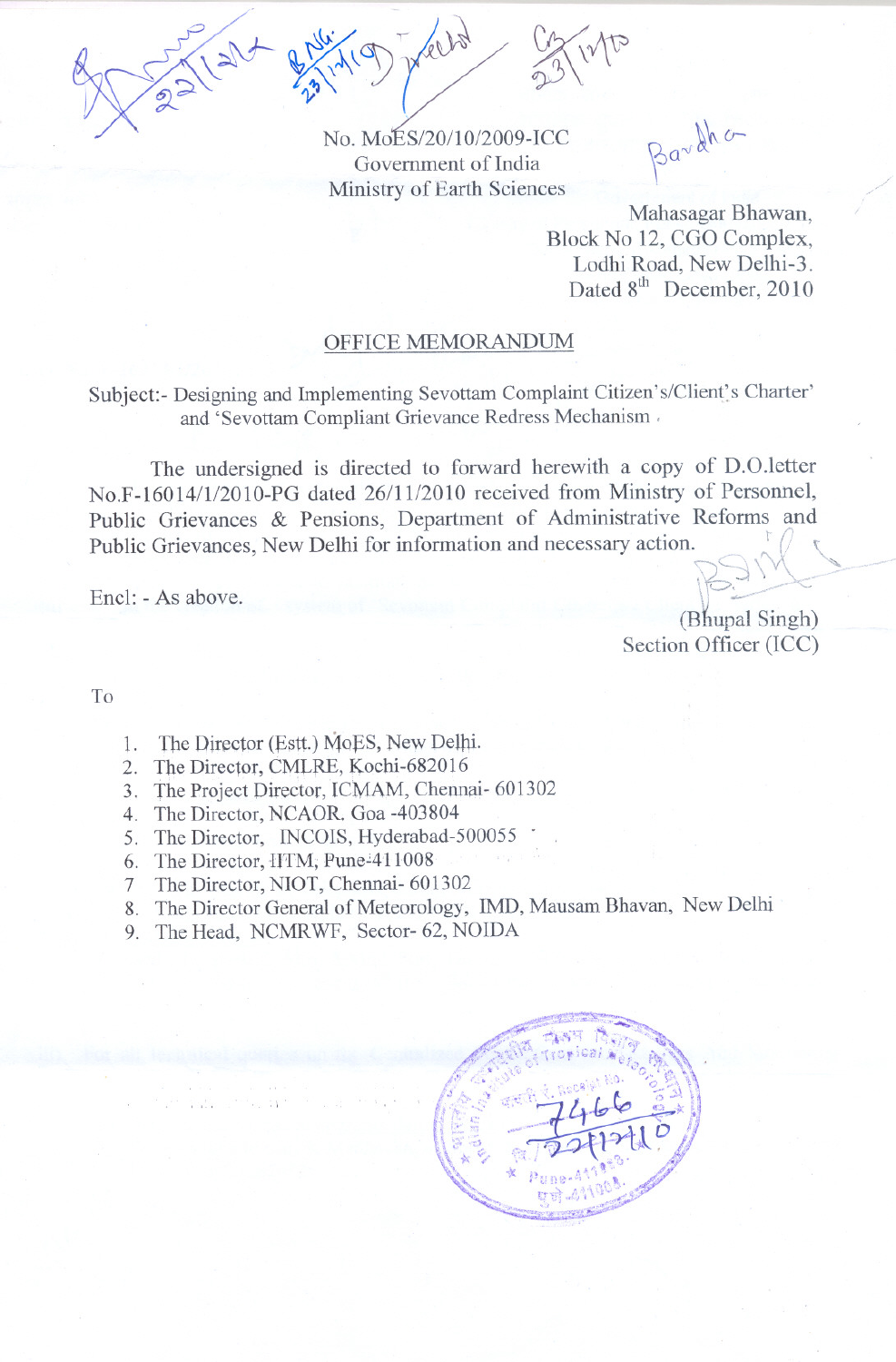फ़्शास कुमार झा<br>PRABHAS KUMAR JHA

संयुक्त सचिव JOINT SECRETARY

भारत सरकार कार्मिक, लोक शिकायत तथा पेंशन मंत्रालय प्रशासनिक सुधार और लोक शिकायत विभाग. सरदार पटेल भवन, संसद मार्ग, नई दिल्ली-110001 Government of India

 $\sqrt{\frac{1}{2}}$ 

 $\Delta$ 

Ministry of Personnel, Public Grievances & Pensions,<br>Department of Administrative Reforms Department of Administrative Reforms<br>And Public Grievances, Sardar Patel Bhavan, Parliament Street,

.toJu. '4A1t:tewDelhi-11000 1

the codework  $26^{\text{th}}$  November 2010

 $I_{\ell\rightarrow\ell}$  a near union of

D.O. No. F-16014/1/2010 $-PG$ 

Dear Si Singl.

 $\overline{y}$   $\overline{y}$ Please refer to the organization of four workshops on 'Designing and Implementing Sevottam Complaint Citizen's / Client's Charter' and 'Sevottam Compliant Grievance Redress Mechanism' from  $30<sup>th</sup>$  August 2010 to  $22<sup>nd</sup>$  September 2010, in which two officers from your Ministry / Department had participated. Based on the feedback of 148 participants, it has been decided to create a Help desk to facilitate all such Ministries / Departments that may face difficulty in the creation of a system of 'Sevottam Complaint Citizen's / Client's Charter' and a system for 'Sevottam Compliant Grievance Redress Mechanism' by 31<sup>st</sup> December, 2010. Accordingly, I am to inform that the following facility has been created in the Department of Administrative Reforms and Public Grievances for the purpose:-

Dear Si Single 2. Romanner Justice

- i) For all queries and requests for assistance relating to Sevottam Compliant Citizen's / Client's Charter and Sevottam Compliant Grievance Redress Mechanism
	- a) Write to sevottam@nic.in

ii) For general queries write or speak to:

- b) shailja.joshi@nic.in or Telephone during office hours at  $23401474$
- c) arvind.suri@nic.in or telephone at  $23745472$
- d) gupta.vikas@nic.in
- e) Or write by post to Shri Arvind Suri, Director (PG), Department of Administrative Reforms and Public Grievances, 5<sup>th</sup> floor, Sardar Patel Bhawan, Sansad Marg, New Delhi 110001
- iii) For all technical queries on the Centralized Public Grievance Redress And Monitoring System (CPGRAMS)
	- a) Write to Help Desk at cpgrams-darpg@nic.in
- 4800/5/2012010 Or telephone to Shri K.Madhavan, or Shri J. P. Gupta, or Shri Yinod Bansal in NIC DARPG at 23367682

Please Visit Our Websites : http://darpg.nic.in; http://darpg-grievance.nic.in; http://goicharters.nic.in